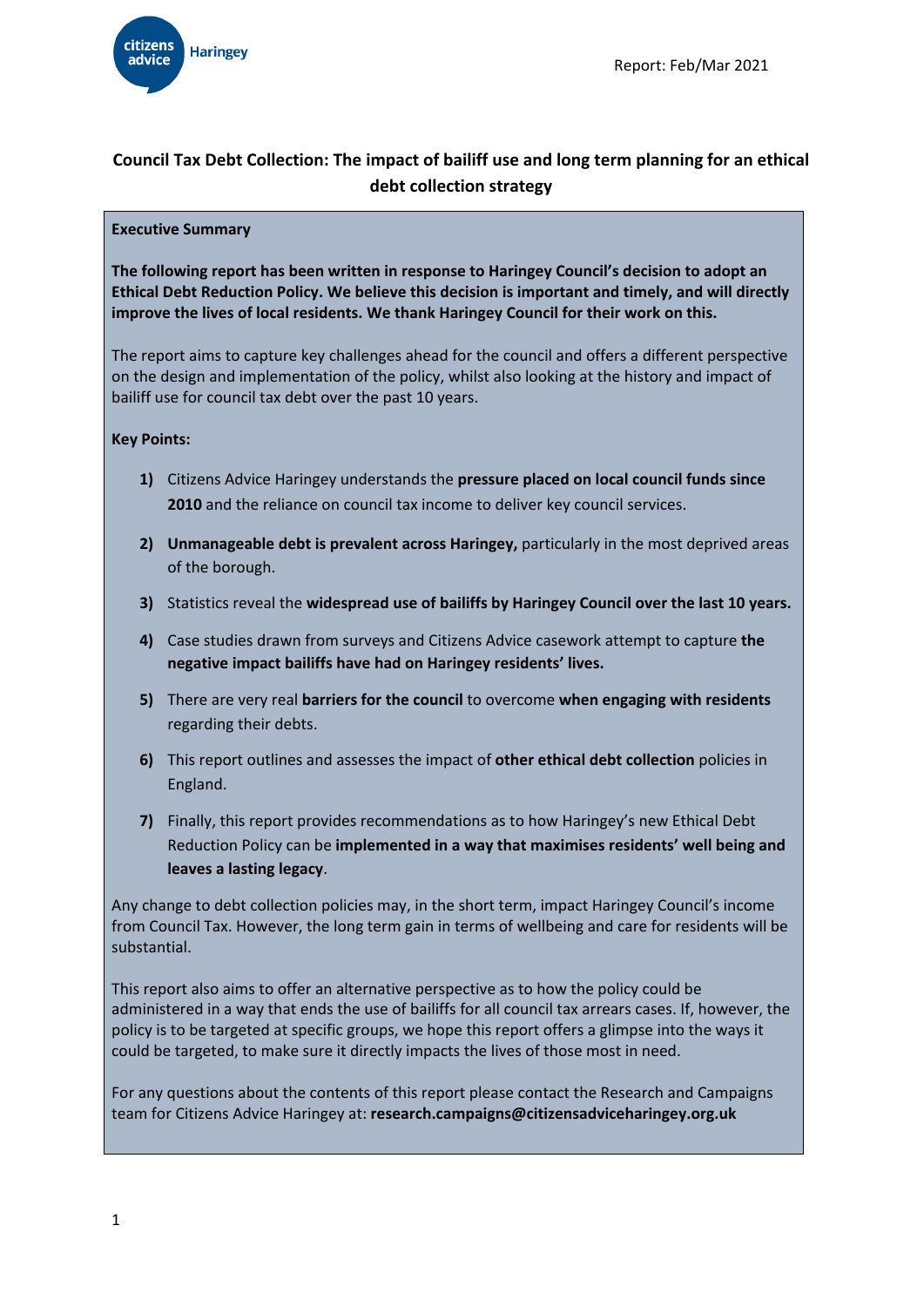

# **Section 1: Introduction and Background**

Since 2010 councils have struggled to fund local services. A 2019 [report](https://www.ifs.org.uk/uploads/English-local-government-funding-trends-and-challenges-in-2019-and-beyond-IFS-Report-166.pdf) by the Institute for Fiscal Studies found that, across England, the revenues available to local authorities had fallen by 18% since 2010. London's councils were particularly badly hit, with local authority spending per person falling by 32%. This trend was driven by cuts to central government funding, which fell by 30% nationwide. With the withdrawal of central funding, local authorities have come to rely more on council tax to fund their activities. In 2019, council tax accounted for half of local authority revenue, up from 34% in 2009/10. In addition to cutting its funding for councils, in 2013 the central government abolished the council tax benefit, which had helped low income households to pay council tax. In place of the council tax benefit, English local authorities designed their own council tax support schemes, which would receive 10% less funding from central government than had been provided under the previous benefit. The overwhelming majority of these new schemes were less generous than the benefit they replaced, increasing the tax burden for many and requiring some low income households to pay council tax for the first time.

In short, faced with reduced central funding, local authorities have been under increased pressure to maximise their income from council tax. However, many households struggle to pay their council tax bills. Citizens Advice [research](https://www.citizensadvice.org.uk/about-us/our-work/policy/policy-research-topics/debt-and-money-policy-research/unavoidable-debt-coronavirus-council-tax-debt/) from January 2021 estimated that more than 3.5 million people are currently behind on council tax, and that the total value of council tax arrears is over £3 billion. This problem is most acute in London, and the coronavirus pandemic has significantly worsened the situation. 51% of people currently behind on their council tax were not in arrears before the pandemic, which has also caused millions of people to fall behind on a [variety](https://www.citizensadvice.org.uk/Global/CitizensAdvice/Debt%20and%20Money%20Publications/Lockdown%20debts.pdf) of other bills.

# **Section 2: Council Tax and Debt Collection in Haringey**

#### **Section 2.1: Introduction**

Council tax debt has been a prominent issue in Haringey, even before the pandemic. Cases related to council tax arrears are by far the most common type of debt issue dealt with by Citizens Advice Haringey. As Table 1 shows, between 2017 and 2020, issues related to council tax arrears comprised around 20% of all debt-related issues dealt with by Haringey Citizens Advice.

| Table 1. Prevalence of debt-related issues dealt with by Citizens Advice Haringey, 2017-2020 |  |
|----------------------------------------------------------------------------------------------|--|
|----------------------------------------------------------------------------------------------|--|

|                                                              | 2017 | 2018 | 2019 | 2020 |
|--------------------------------------------------------------|------|------|------|------|
| Debt-related issues as a % of all issues                     | 20   | 22   | 23   |      |
| Council tax debt issues as a % of all debt issues            | 22   | 21   | 19   |      |
| Bailiff related issues as a % of all council tax debt issues | 23   | 21   | 16   |      |

Source: Citizens Advice data

Falling behind on council tax can have severe consequences for debtors. Those with council tax arrears often already face other financial difficulties. [Research](https://www.citizensadvice.org.uk/Global/CitizensAdvice/Consumer%20publications/Wrong%20side%20of%20the%20tax.pdf) from February 2020 found that 9 in 10 Citizens Advice clients with council tax arrears also had at least one other kind of debt, and that on average a client with council tax debt had just £7 left at the end of the month to pay off their debts.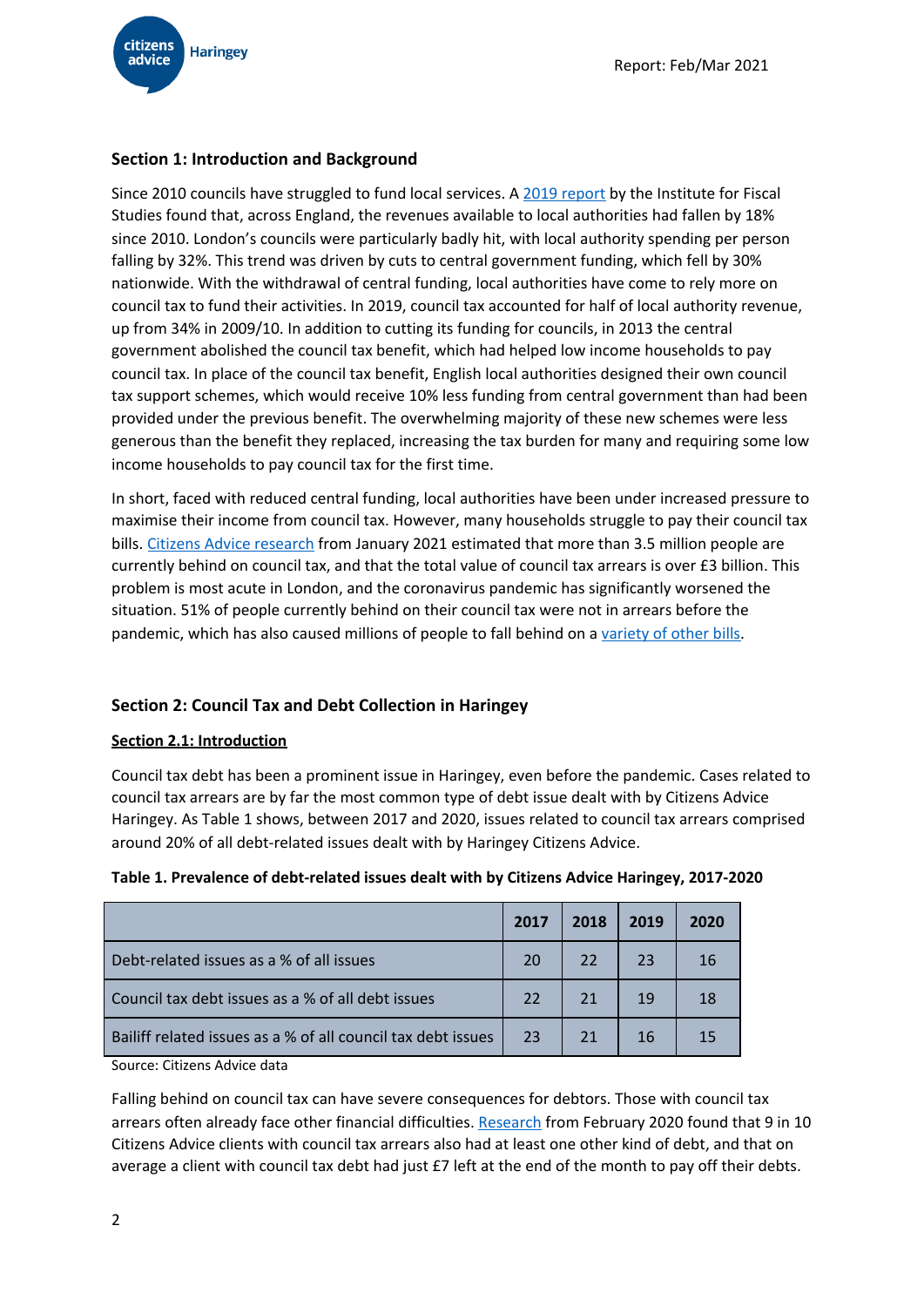citizens **Haringey** advice

As Figure 1 illustrates, the council tax debt collection practices encouraged by national regulations can cause debts to spiral quickly after the first missed payment, with debtors first becoming liable for their annual bill and then burdened by additional fees. These penalties worsen households' financial difficulties, which in turn reduces spending in the local economy and increases demand for a range of government and third sector support services.



### **Figure 1. How the collection process increases council tax debts**

Source: [Citizens](https://www.citizensadvice.org.uk/Global/CitizensAdvice/Debt%20and%20Money%20Publications/FINAL_%20Costs%20of%20Collection%20.pdf) Advice (2019)

### **Section 2.2: Bailiff use**

The use of bailiffs to collect council tax arrears is a major source of stress and financial difficulties for debtors. As Table 1 shows, bailiff-related issues comprise a significant proportion of all council tax-related issues dealt with by Citizens Advice Haringey. Table 2 illustrates the scale of Haringey Council's use of bailiffs to collect council tax arrears.

**Table 2. Bailiff use in Haringey, 2010-2020**

|                                                                          | 2010/<br>11 | 2011/<br>12 | 2012/<br>13 | 2013/<br>14 | 2014/<br>15 | 2015/<br>16 | 2016/<br>17 | 2017/<br>18 | 2018/<br>19 | 2019/<br>20 |
|--------------------------------------------------------------------------|-------------|-------------|-------------|-------------|-------------|-------------|-------------|-------------|-------------|-------------|
| No. of<br>liability<br>orders<br>obtained for<br>council tax<br>arrears  | 18,513      | 17,618      | 17,220      | 21,877      | 20,806      | 17,469      | 17,458      | 16,223      | 15,683      | 13,365      |
| No. of<br>council tax<br>arrears cases<br>referred to<br><b>bailiffs</b> | 16,338      | 11,560      | 13,182      | 11,242      | 10,185      | 10,111      | 9,335       | 9,482       | 11,842      | 10,553      |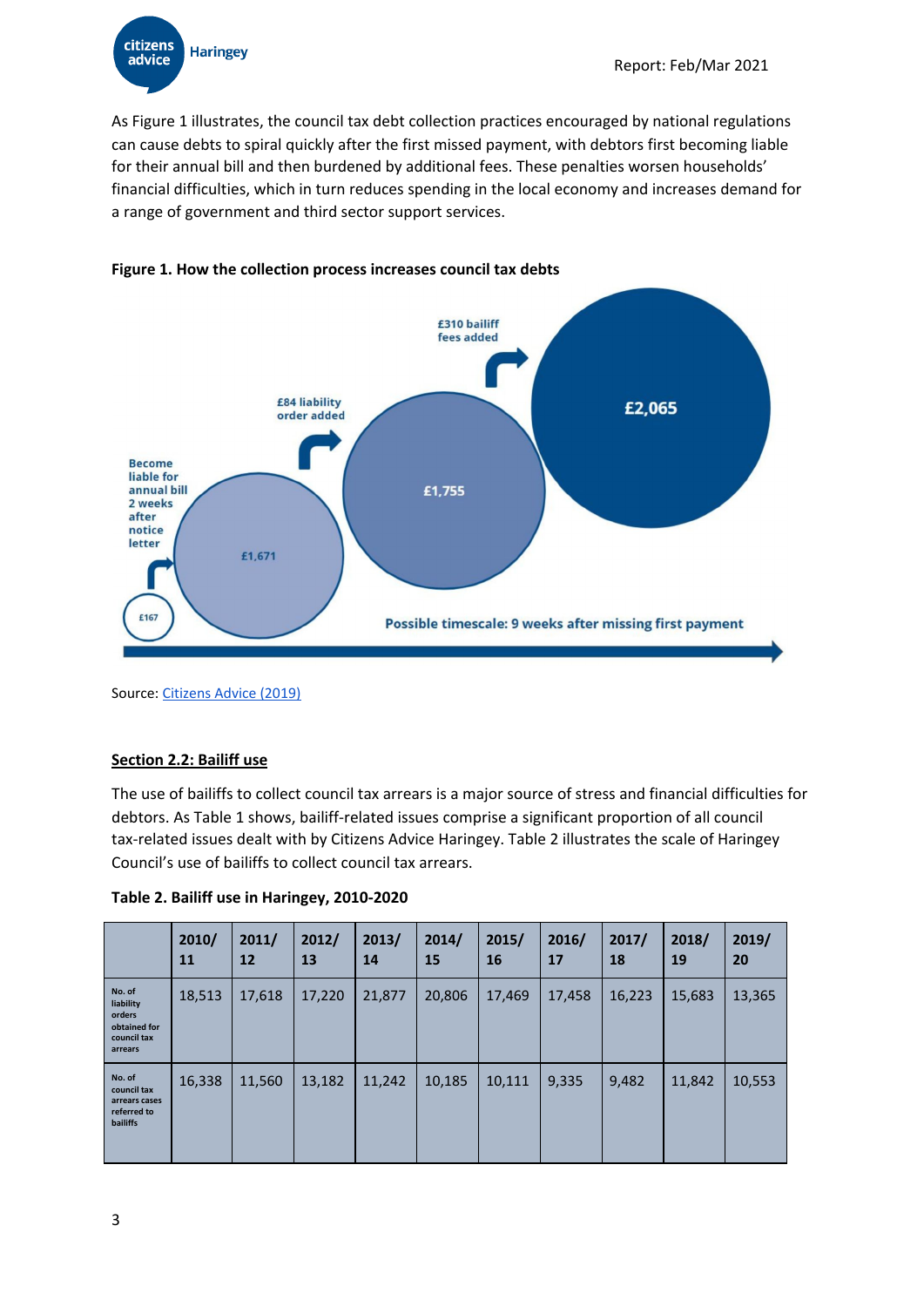

| <b>Total value</b><br>of council<br>tax arrears<br>cases<br>referred to<br><b>bailiffs</b> | £15,93<br>9,624 | £11,85<br>0,294 | £13,00<br>2,710 | £10,76<br>0,205 | £9,215<br>,009 | £8,158<br>,458 | £8,624<br>,711 | £8,027<br>.181 | £10.00<br>6,522 | £9,729<br>,872 |
|--------------------------------------------------------------------------------------------|-----------------|-----------------|-----------------|-----------------|----------------|----------------|----------------|----------------|-----------------|----------------|
| <b>Total value</b><br>of council<br>tax arrears<br>recovered by<br><b>bailiffs</b>         | £1,000<br>,208  | £881,5<br>56    | £945,2<br>49    | £1,085<br>,997  | £1,103<br>,001 | £1,253<br>,028 | £1.241<br>.075 | £1.479<br>,257 | £1,947<br>,264  | £2,463<br>,717 |

Source: FOI access request to Haringey Council. Note that all figures excluding the last row include balances for liability orders obtained in previous years. Figures for the last row ('value of council tax arrears recovered') are the 'in year' amount and do not include arrears for previous years that have also been collected.

National research by Citizens Advice has highlighted the various ways in which referring debts to bailiffs can compound the difficulties faced by debtors:

- **Bailiff fees worsen debtors' financial situation,** adding around £300 [billion](https://www.citizensadvice.org.uk/Global/CitizensAdvice/Debt%20and%20Money%20Publications/FINAL_%20Costs%20of%20Collection%20.pdf) to total council tax arrears nationwide.
- [Research](https://www.citizensadvice.org.uk/about-us/our-work/policy/policy-research-topics/debt-and-money-policy-research/a-law-unto-themselves-how-bailiffs-are-breaking-the-rules/) by Citizens Advice in 2018 discovered **widespread rule-breaking by bailiffs.** Among people contacted by bailiffs, 17% had experienced a threat to break in, despite being pursued for debts (like council tax arrears) which did not give bailiffs the power to do this. Bailiffs were also found to have taken control of goods which should have been exempt, such as items which don't belong to the person who owed the debt, or goods required for work. One in ten people contacted by bailiffs had goods required for their work taken.
- In addition to rule-breaking, there was also widespread evidence that bailiffs had engaged in practices - like intimidation - that appeared to **contradict national standards** of professional conduct and fairness. Taken together, 39% of those contacted by bailiffs had encountered them breaking a rule or national standard.
- Moreover, [research](https://www.citizensadvice.org.uk/about-us/our-work/policy/policy-research-topics/debt-and-money-policy-research/the-rules-of-enforcement-complaining-about-bailiffs-in-a-self-regulated-system/) from 2019 found that Citizens Advice **advisors and clients often lack faith in the procedures designed to hold bailiffs accountable.** Only 28% of people who encountered a bailiff breaking the rules made a complaint, and only 56 complaints were lodged through the court-based process between 2014 and January 2019. Among advisors who did make a complaint, only 11% had a positive experience of the process.

Improving the council tax debt collection process will require reforms to national regulations, but action taken by local authorities can also contribute. In a recent cabinet [meeting](https://www.minutes.haringey.gov.uk/documents/g9468/Public%20reports%20pack%2009th-Feb-2021%2018.30%20Cabinet.pdf?T=10), Haringey Council passed a new Ethical Debt Reduction Policy, which included a commitment to cease the use of bailiffs when collecting council tax arrears from people who are 'on very low-income, vulnerable, or facing mental health concerns'. As part of this reform, the council has committed to the establishment of a triage system to identify those to be exempted from bailiff action. Citizens Advice Haringey welcomes this policy change. More detailed reflections on the new policy, as well as recommendations as to how it should be implemented, will be provided below. This report will also examine ethical debt collection policies in other local authorities, and assess whether they offer lessons for Haringey. The next section, based on the experiences of Citizens Advice clients as well as survey evidence, will illustrate how the actions of bailiffs have impacted Haringey residents, showing why reform to the council tax debt collection process is so urgent.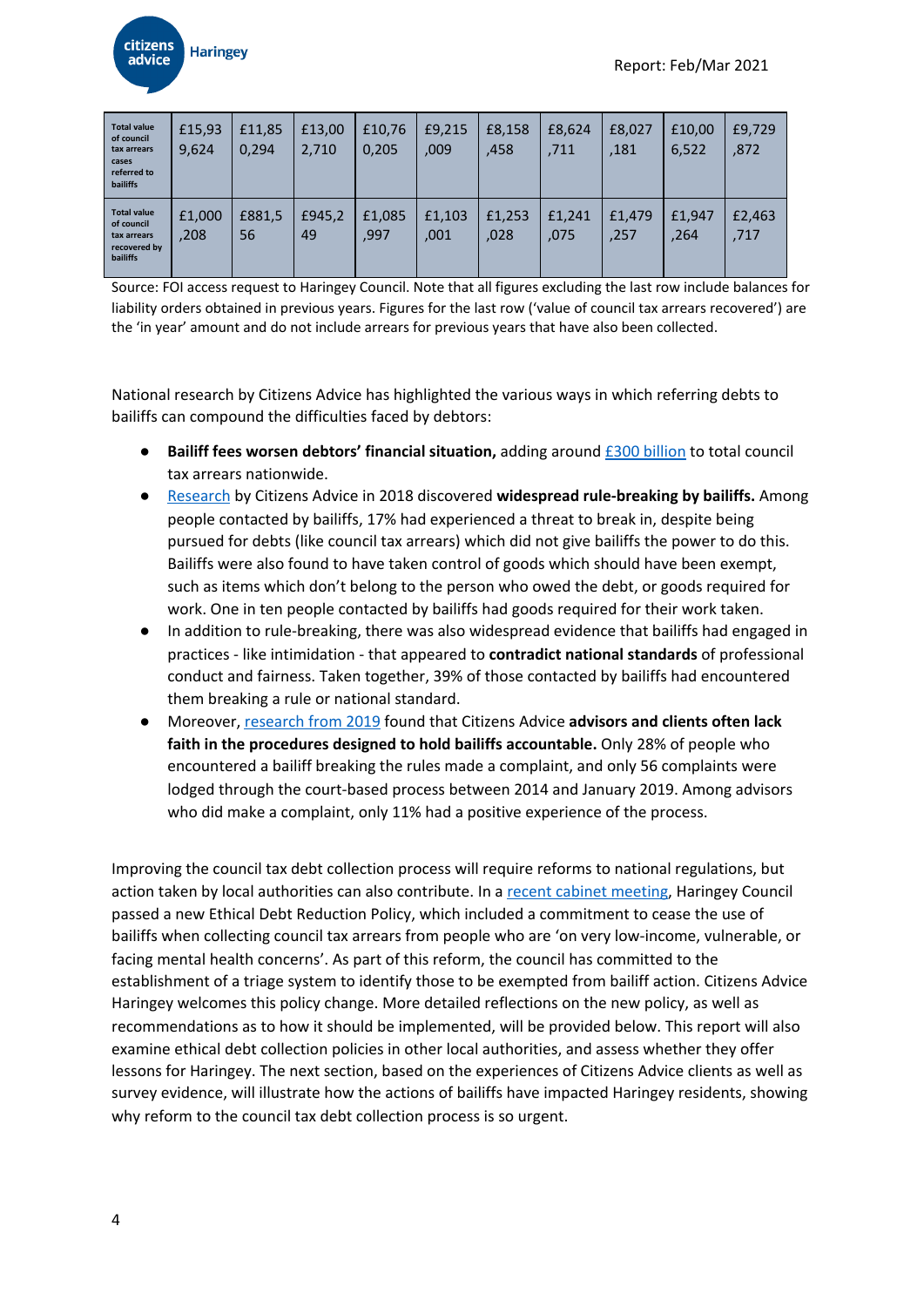

# **Section 3: Impact of council tax bailiffs in Haringey**

# **Section 3.1: Introduction**

This section will demonstrate the impact that the use of bailiffs has on Haringey residents, providing evidence on: the background of people who get into council tax arrears; the barriers they face in engaging with the debt recovery process; and the impact that the appointment of bailiffs has on these individuals. To understand these impacts, we conducted fresh analysis and primary research.

# *Below is a summary of our key findings:*

- **1.** The people who get into council tax arrears are generally those who can least afford to pay and include some of the most vulnerable people in Haringey.
- **2.** Council tax arrears contribute to cycles of unmanageable debt, with severe knock-on impacts on individuals' ability to manage not just the council tax debt but other debts.
- **3.** The stress and mental health impacts of falling into debt means many are unable to take steps to manage their debt before it is passed on to bailiffs. At this point, vulnerable and low-income residents feel abandoned by Haringey Council.
- **4.** When bailiffs are appointed, they worsen individuals' debt crises, adding high costs and intimidating people into repayment plans they can't afford.
- **5.** The personal impact of bailiff's use on people is severe: all individuals report a negative impact on their mental health, while many cut down on life essentials like food, energy bills and rent.
- **6.** Bailiffs are not fit for purpose in helping people manage their debt: people report them being dismissive and uncooperative, even when individuals are being proactive in dealing with their debts.
- **7.** Too often, bailiffs fail to follow proper procedure, with potentially devastating consequences, reflecting a void in regulation of the sector.

# **3. 2. Background of those who get into council tax arrears**

As other research shows, people who get into council tax arrears are some of the most vulnerable and generally on a low-income, with council tax debt contributing to 'cycles of unmanageable debt'. The following issues make it harder for them to afford council tax, and to manage the debt when they fall behind:

- **● Most people with council tax arrears are on low incomes with no financial flexibility.** Despite high need, many of these people are either not eligible for council tax support under the current system or did not know they were eligible at the time.
	- o As a result, many struggle to afford council tax at the best of times and a change in circumstances can quickly get them into debt. For example, if someone's earnings are lower than expected one month, if they become unwell, or they have a benefit overpayment, they stop being able to afford council tax.
- **● Most people who are in council tax arrears have multiple debts.** Often, these debts are for essentials: rent arrears, welfare benefit overpayments and debts to essential service providers.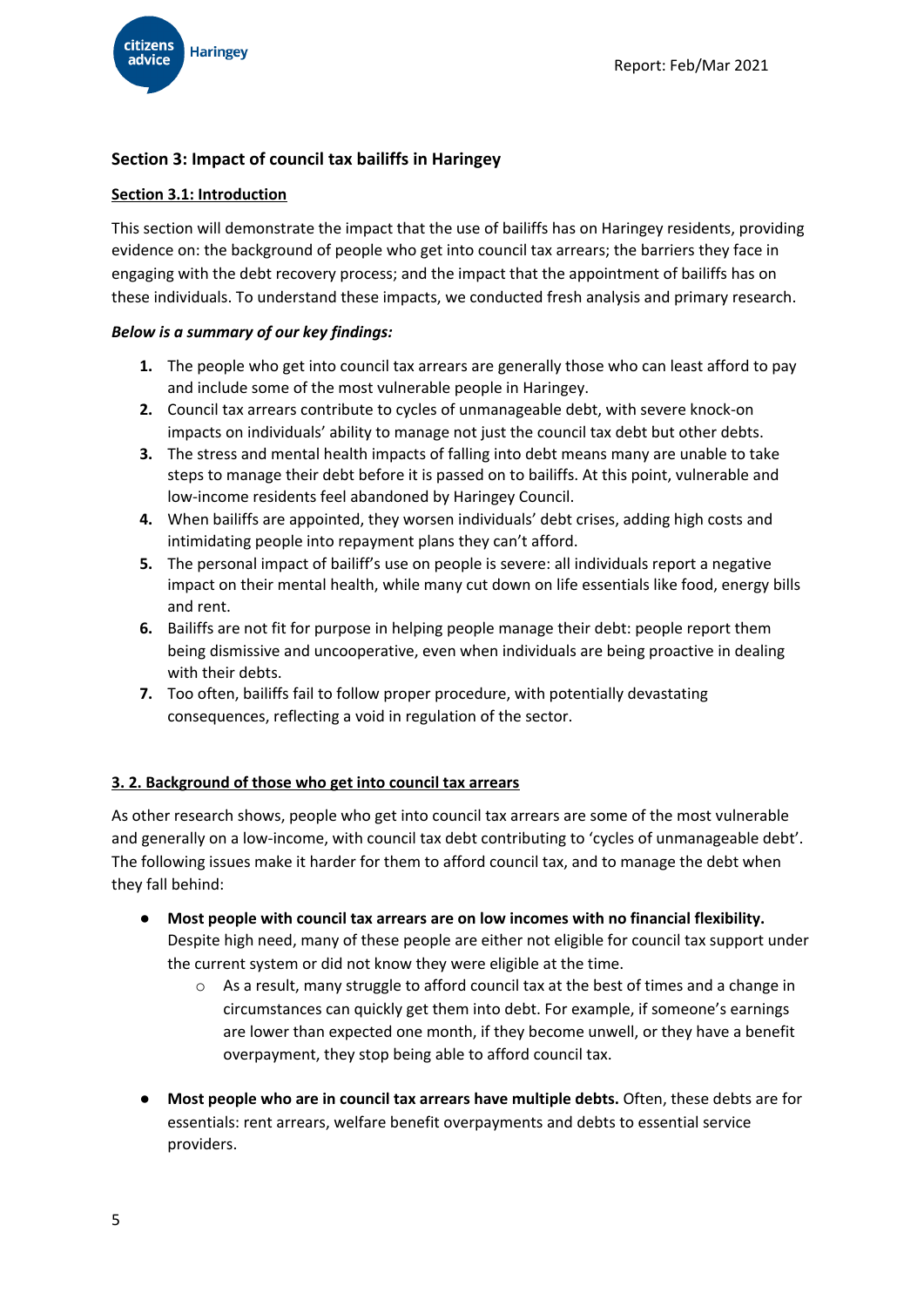

- o As council tax debt is a priority debt, dealing with this inevitably has knock-on impacts for individuals' ability to manage their other debts. Because of its quickly escalating costs (see Figure 1 above), council tax debt becomes a bigger and bigger proportion of a wider debt problem.
- **● Many also have 'vulnerabilities' such as mental or physical health conditions, or language barriers.** This can impact their income, or ability to pay on time.
	- o Poor mental or physical health can propel people into debt when this impacts on their ability to work; while poor mental health can impact people's ability to engage with their bills.
	- $\circ$  Low levels of English can mean that people struggle to understand the council tax process, and the implications of falling behind on payments.
- **● Linked to these 'vulnerabilities' some residents are simply not aware they are liable to pay council tax or that they are eligible for Council Tax Reduction (CTR).**
	- $\circ$  Some assume council tax was being deducted from their benefits; that they were not eligible as they were living in council-provided accommodation; that they were not eligible for CTR; that CTR was available to them or that they were not liable to pay as they were on a low income.
	- o In a few cases, women have been left with CT debt which they were not aware of after the break-up of their relationship.

### *Case study 1*

*A client faces spiralling council tax arrears following an accident and relationship breakdown, which sharply reduced her work hours and household income. The client, now single, has two dependent children. She now struggles to keep up with household bills and council tax. She has made a claim for Universal Credit, but not for Council Tax Reduction, as she was unaware she would be entitled.*

#### *Conclusion*

*As the client has no previous debts, this shows that poor health, combined with personal family breakdown precipitated a quick fall in income which meant she struggled to pay her council tax.*

#### *Case study 2*

A 50-year old woman, who is in £1700 arrears for her council tax, approached us for help with her *case.*

She fell into arrears when her adult son had a mental health crisis and she had to support him *financially. When this happened, she made a claim for Housing Benefit, but this was rejected, leading her to fall behind on her council tax payments.*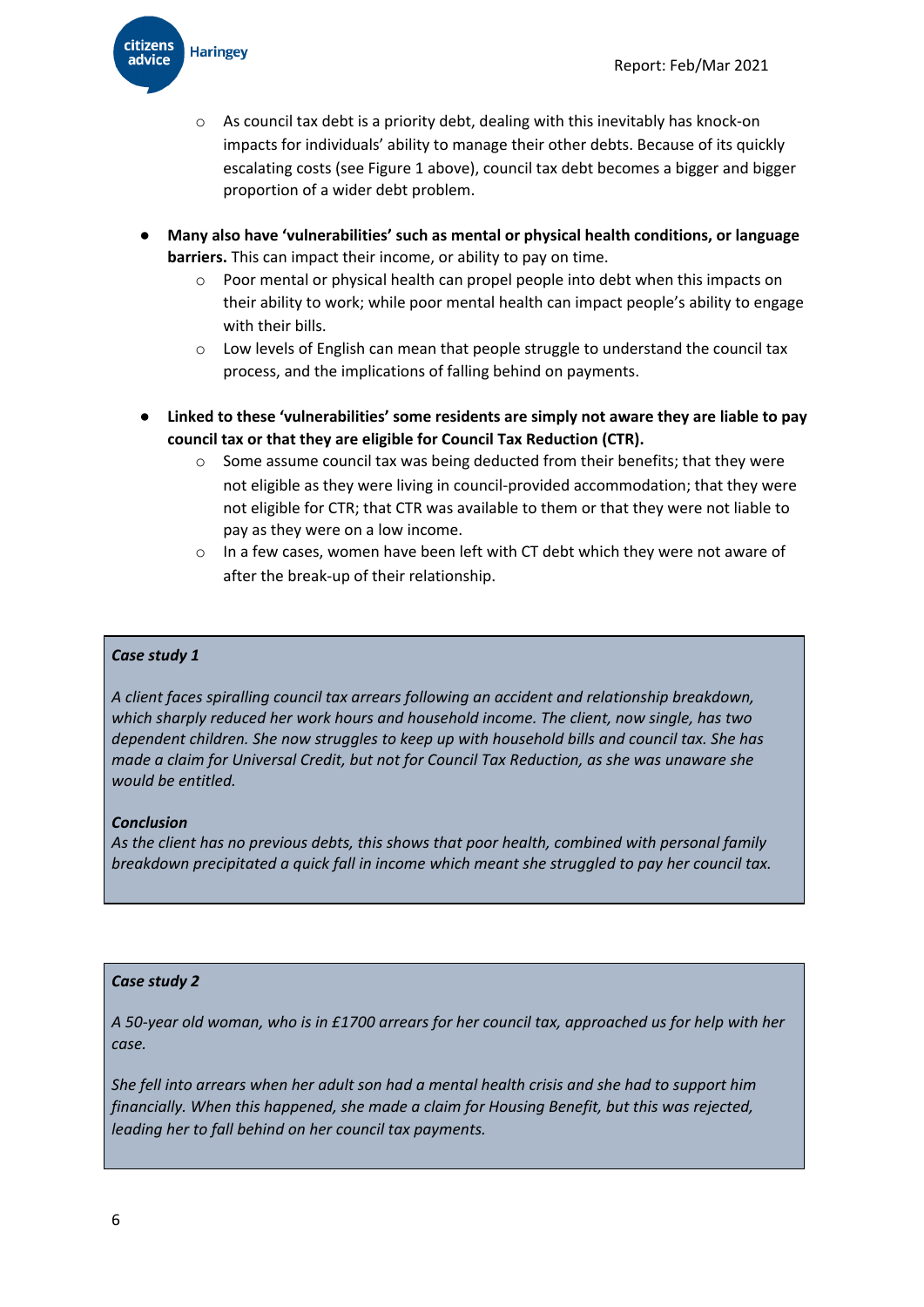*Since the coronavirus pandemic, her financial difficulties have worsened as she now has another adult son who is depending on her. She wants to put forward a repayment plan to Haringey Council, but has been told she can't arrange a repayment plan until the new council tax year 2021/22. She is worried that they will reject her plan and pass her debt to bailiffs.*

*The situation has led to her now suffering difficulties with her own mental health.*

### *Conclusion*

*This shows how poor mental health can have a big impact on family finances, leading to council tax debt. It also demonstrates the financial impact of coronavirus-related unemployment on families in Haringey and some of the difficulties in resolving debt issues with Haringey Council.*

### **Section 3.3. Barriers to engaging with the debt recovery process**

For many who get into council tax arrears, poor mental health can prevent them engaging proactively to manage the debt; while they feel they are not given enough support by Haringey Council at this stage:

- **● Individuals in CT arrears often say they feel unable to engage with letters and communications about the CT debt.**
	- $\circ$  This is particularly common among people with mental health problems; previous Citizens Advice [research](https://www.citizensadvice.org.uk/about-us/our-work/policy/policy-research-topics/consumer-policy-research/consumer-policy-research/essential-service-markets-and-people-with-mental-health-problems/) has shown that people with mental health problems can go through periods of disengagement around bills and providers, or find it hard to be proactive, even when the cost of doing nothing is high.
	- However, the stress involved in dealing with debt when on a low income means that even those without pre-existing mental health problems can find it difficult to engage – their first instinct may be to 'bury their head in the sand'.
- **● Individuals have reported feeling that Haringey Council is inflexible and unwilling to help in the initial stages of the debt recovery process.**
	- While all say that they would prefer to deal with the council rather than with bailiffs, there is a widespread feeling that the council are unwilling to negotiate.
	- o Several reported that the council failed to accept a proposed repayment plan, or to take account of circumstances that might affect their bill.

# *Case study 3*

A client who is 51 years old living with three dependents - her 11 and 18 year old child, and her 15 *year old grandchild – approached us for help after her arrears were passed to bailiffs.*

*She had been working 25 hours a week since 2015 and receiving some welfare support for her youngest child, working tax credit and some housing benefit and council tax reduction. However, she was not receiving any welfare support for her 15-year-old.*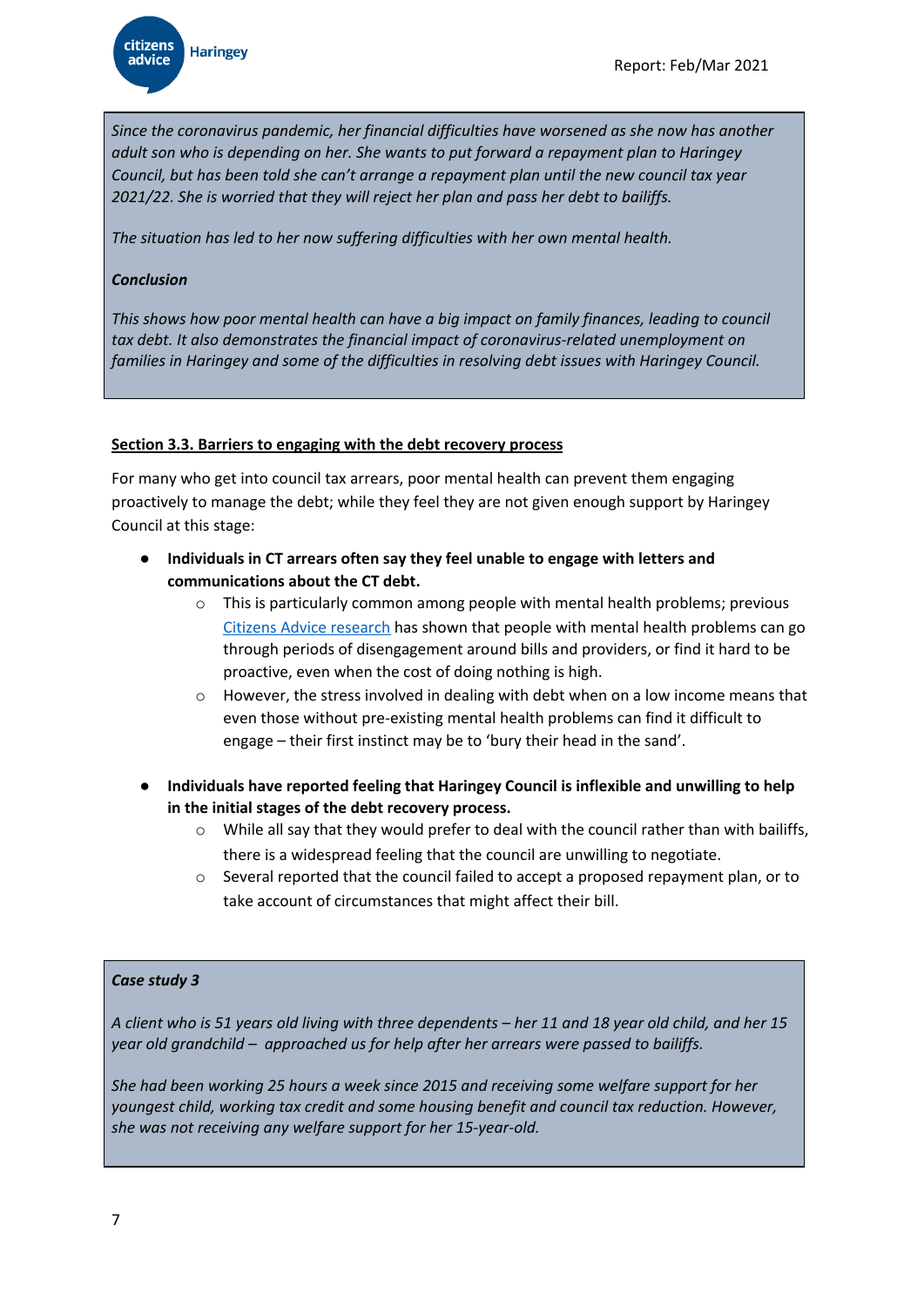*When she approached us, she told us she had prior rent arrears for which she had a repayment plan and was regularly making repayments. Her issue was with her council tax arrears which had* been passed to bailiffs, who were asking her to pay £140 a month to them, which she could not *afford to pay. She wanted Citizens Advice to help her stop this action from the bailiffs.*

### *Conclusion*

*This is just one of many examples of bailiff action creating unaffordable repayment plans, which contribute to cycles of unmanageable debt for people who are getting by on low incomes.*

### *Case study 4*

*A single 62-year old self-employed woman who cares for her adult autistic son approached us for help after her debt was passed to bailiffs.*

*She first fell behind on her council tax in 2019, when she became unwell. She said she asked Haringey Council for a disabled discount on her council tax but was refused on the grounds that she was receiving PIP, not DLA. When the coronavirus pandemic hit, her self-employed income was massively impacted – she fell further into arrears and her debt was passed to bailiffs.*

To repay the debt, she has turned to loan-sharks and has cut back on essentials to the point where *she doesn't use gas and uses very little electricity.*

*The experience has led her to have severe mental health problems including suicidal thoughts. She does not read letters from the bailiffs as she fears this will make her mental health worse.*

She feels frustrated that now her debt is with the bailiffs, she is not able to talk to Haringey Council and sort what she feels is the real issue - an incorrect council tax bill which does not take account *of her disability.*

# *Conclusion*

*This highlights the severe mental health impact people can experience as a result of engaging with bailiffs, and the severe financial hardship that bailiff action places on households. This person felt the situation would have been much less severe if they had been able to deal with the council instead.*

# **Section 3.4. Impacts of use of bailiffs**

As the first parts of this section have shown, those who owe council tax are often low income and vulnerable residents. Engaging with the initial stages of the debt recovery process is highly stressful and negatively impacts mental health.

Bailiff action only makes this worse – all residents we spoke to said bailiffs had a 'very negative' impact on their ability to repay the council tax, for the following reasons: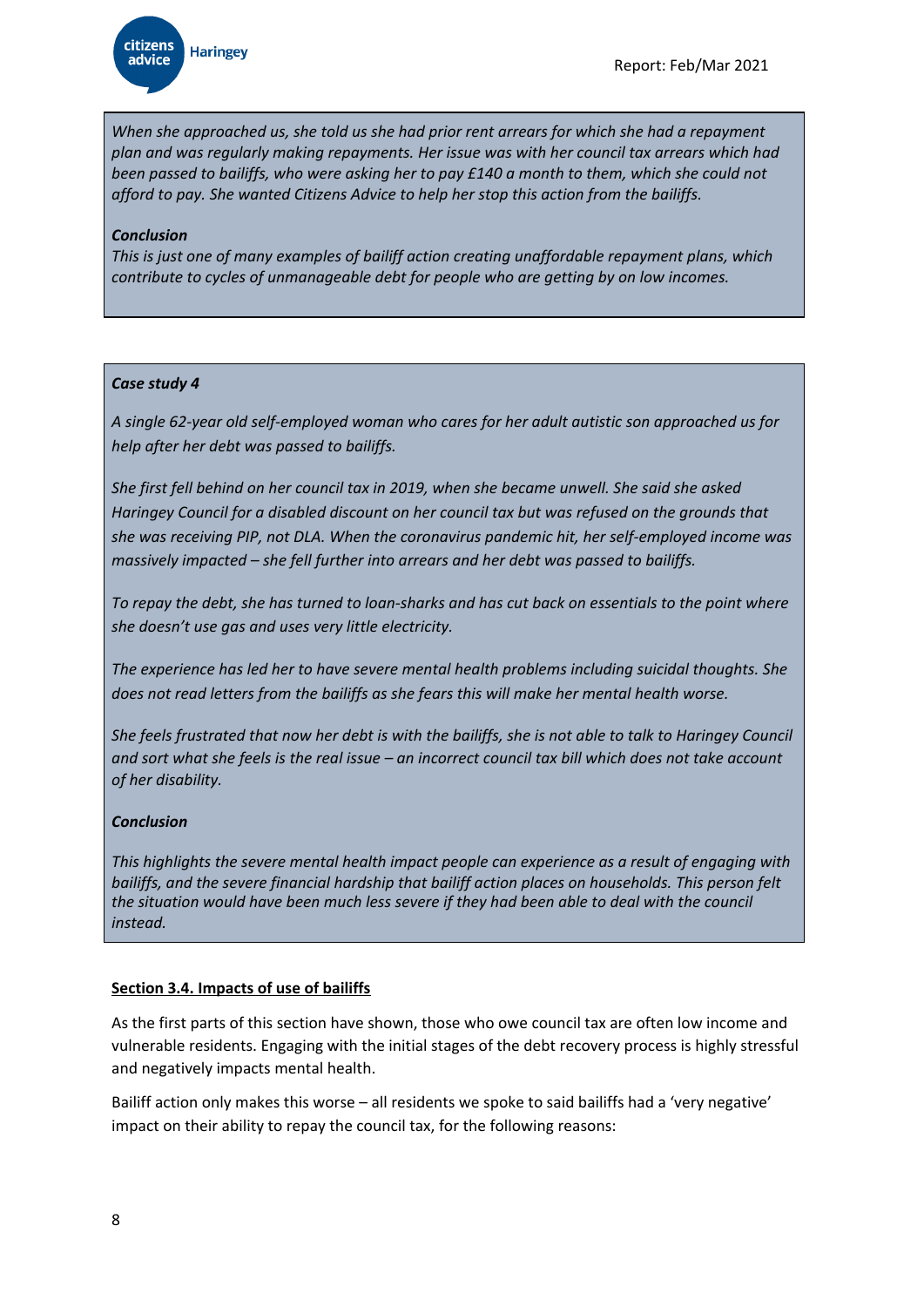**● Bailiff fees deepen individuals' debt crises.**

**citizens** 

advice

**Haringey** 

o Cases brought to Citizens Advice Haringey show bailiff fees tend to increase the council tax debt by hundreds and even thousands of pounds. For example, one client's debt had risen from £1470 to £2350 thanks to bailiff fees of £880.

# **● Individuals often feel intimidated by bailiffs to accept repayment plans they can't afford.**

- o For example, one retired client told us he accepted a £300 monthly repayment plan 'out of fear'. In another case, a client was being asked by the enforcement agent for £280 a month, while Citizens Advice Haringey assessed that the client could only afford £30 a month.
- o This can lead to them defaulting on payments, which only adds further consequences for individuals who are already in a dire situation.
- **● When people can't afford their repayment plans, they cut down on life essentials.**
	- o Clients have reported cutting down on food and essential services including energy.
	- o It is also common to miss rent payments and household bills.
- **● Bailiffs are reported to be difficult to deal with and uncooperative.**
	- $\circ$  In cases where individuals have attempted to proactively address issues with bailiffs, or to renegotiate, they report that bailiffs are hard to get hold of and are unwilling to find a solution that is more affordable for the individual.
	- o In many cases, bailiffs have been actively rude or dismissive. In one case, a Citizens Advice Haringey adviser rang a client's enforcement agent on their behalf after the client had issues getting in touch with them. The adviser reported that the agent dodged the calls and then claimed that the line was poor – though the adviser could hear them clearly.
- **● Lack of communication between Haringey Council and the bailiffs adds to difficulties with resolving individual cases.**
	- o For example, there have been a few cases where individuals have continued to pay their council tax debt to the council, even after their arrears have been passed to bailiffs.
	- o There have also been instances where individuals who should have been eligible for council tax support were not awarded the discount which meant they were overcharged for council tax. When this has been passed to bailiffs, individuals are not able to discuss this with the council.
- **● There are instances where bailiffs have failed to follow proper procedure, with devastating impacts on people's lives. This reflects a lack of regulation in the bailiff sector.**
	- o In one case, a Haringey resident reported losing their job as a result of their enforcement agent speaking to their employer about the debt.
	- $\circ$  In another, a client was liable for £300, but was 'tricked' by the enforcement agency into paying £600. Although Citizens Advice Haringey tried to help, the agency refused to correct the mistake, and there was no recourse to the council.
	- o As a [recent](https://www.stepchange.org/Portals/0/assets/pdf/bailiff-acitivity-during-covid-crisis.pdf) report from Taking Control notes, failures like these are all too common, while there is lack of an independent regulator for the bailiff industries.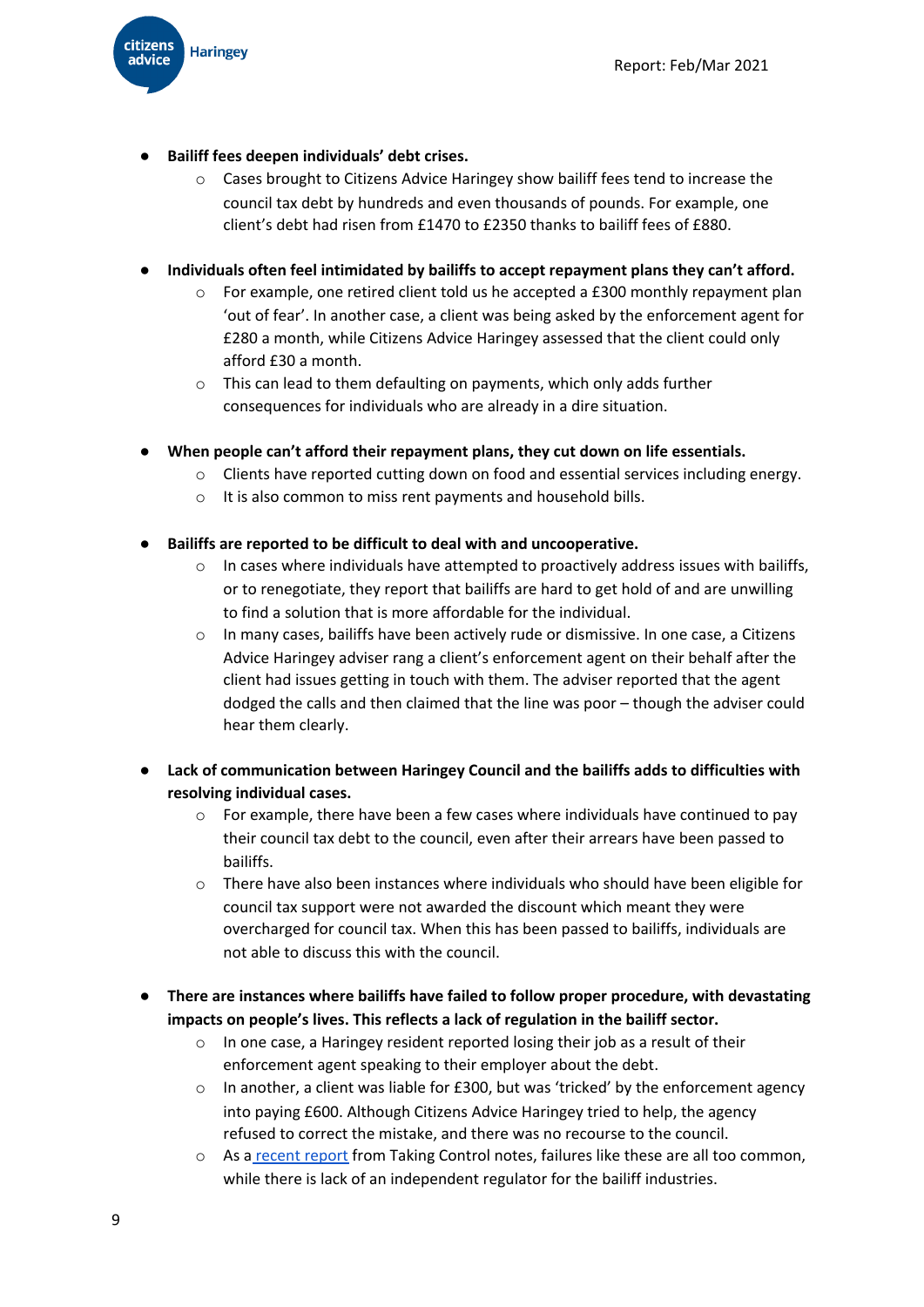

- **● All residents surveyed reported a negative impact on their mental health from the appointment of bailiffs.**
	- o The stress of being in debt, combined with escalating fees, and the way they are treated by bailiffs drives poor mental health, sometimes to the point of crisis. As a result of bailiff actions, clients have reported anxiety, panic attacks, and suicidal thoughts.

### *Case study 5*

*A single man aged 45 approached Citizens Advice Haringey when he fell into council tax arrears after losing his job.*

*His debt was passed to an enforcement agency who he found 'threatening' as they made visits to his home which they said were announced but which he was not aware of.*

*He had been advised by Citizens Advice Haringey to be proactive with the agency in order to* manage the debt. However he found the bailiff that was assigned to his case was difficult to get in *touch with. When he tried to sort issues such as late payments, discrepancies, or payments not going through on their payment site, he found the agency curt and rude. He felt they treated him like a criminal, not a human being.*

#### *Conclusion*

*This shows that bailiffs are not fit for purpose in managing debt even in 'straightforward' cases.*

# **Section 4: Alternatives to bailiffs**

As the previous section has made clear, residents in council tax arrears are often vulnerable and experiencing a range of other financial difficulties. Bailiff action frequently exacerbates their situation, adding to financial difficulties and triggering or worsening mental health problems. In addition, national [research](https://www.citizensadvice.org.uk/Global/CitizensAdvice/Debt%20and%20Money%20Publications/Citizens%20Advice%20FOI%20request%20-%20council%20tax%20%20arrears%20collection%20(1).pdf) by Citizens Advice suggests that bailiffs may not represent good value for money. Citizens Advice estimated that over the period 2014-2019, bailiffs recovered just 27% of council tax arrears referred to them. Moreover, bailiff use is expensive. For every £1 of council tax arrears it recovered, bailiff action created 53p of costs for councils (thanks to administrative costs), debtors (thanks to bailiff fees), and the taxpayer (thanks to an increased demand for public services resulting from the social costs of bailiff action).

The pressing need for reform to the council tax debt collection process has been recognised by Haringey Council. In a recent cabinet meeting the council voted to implement a new Ethical Debt Reduction Policy. As part of this comprehensive package of measures to deal with the issue of problem debts, the council committed to cease the use of bailiffs to collect council tax debts from those who are 'on very low-income, vulnerable, or facing mental health concerns'. Citizens Advice Haringey welcomes the passage of the Ethical Debt Reduction Policy. The final section provides recommendations as to how the new policy can be implemented in such a way as to bring a lasting improvement to the wellbeing of Haringey's residents. These recommendations will be partly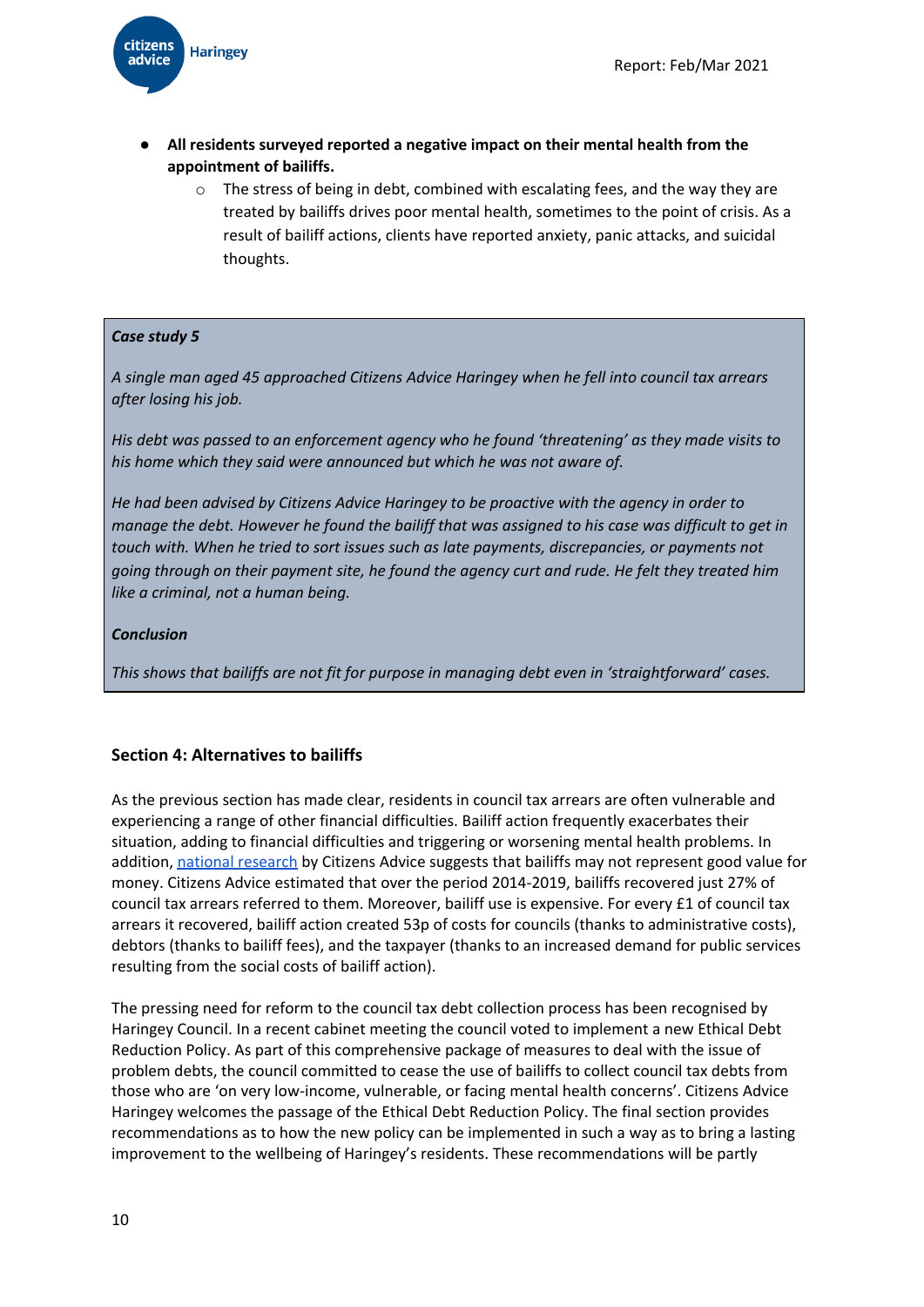

informed by the experience of other local authorities which have implemented ethical debt policies. The following table outlines three of these alternative policies and assesses their results.

| <b>Council</b>            | New approach taken                                                                                                                                                                                                                                                                                                          | The outcome - benefits and<br>disadvantages                                                                                                                                                                                                                                                                    |  |  |
|---------------------------|-----------------------------------------------------------------------------------------------------------------------------------------------------------------------------------------------------------------------------------------------------------------------------------------------------------------------------|----------------------------------------------------------------------------------------------------------------------------------------------------------------------------------------------------------------------------------------------------------------------------------------------------------------|--|--|
| Hammersmith<br>and Fulham | Core policy: In April 2018, the council<br>ceased using bailiffs to collect council tax<br>debts, and instead worked with Intrum<br>debt collection service to collect debts via<br>methods including used deductions from<br>wages and benefits.<br><b>Additional measures: Increased resources</b>                        | Outcome:<br>In the year after the policy<br>change, the council reported a<br>96.76 percent council tax<br>collection rate - an increase on<br>the previous year's figures.<br>Having spoken to Citizens Advice                                                                                                |  |  |
|                           | dedicated to advising residents on<br>managing their council tax accounts,<br>helping them to avoid falling into debt in<br>the first place.                                                                                                                                                                                | Hammersmith and Fulham, they<br>suggested Intrum have been<br>easier to deal with than bailiffs<br>were.                                                                                                                                                                                                       |  |  |
|                           | Target group: All Hammersmith and<br>Fulham council taxpayers.                                                                                                                                                                                                                                                              | Hammersmith and Fulham have<br>maintained their Ethical Debt<br>Collection policy and have not<br>seen significant reduction to their<br>Council Tax income.                                                                                                                                                   |  |  |
| <b>Bristol</b>            | Core policy: In September 2019 the council<br>vowed to heavily cut down on the use of<br>bailiffs. Three approaches were<br>introduced, including a focus on a<br>cross-cutting workstream for connection of<br>support, and advice teams to be joined up.                                                                  | Outcome:<br>Having spoken to Citizens Advice<br>Bristol it seems that due to<br>cost-cutting at Bristol City Council<br>there has been no formal change<br>to policy.                                                                                                                                          |  |  |
|                           | <b>Additional measures: Informally Bristol</b><br>City Council made a decision to engage<br>with client's and money advice services at<br>the early stages of the collections process.<br>BCC wanted to move to in-house<br>collections with a slow end to the use of<br>bailiffs<br>Target group: This was not targeted at | Although debts are still passed to<br>bailiffs, there has been a<br>reduction in the council's use of<br>them. Citizens Advice and other<br>local money advice services have<br>been engaged with more<br>regularly and at an earlier stage.<br>They have also reported that<br>bailiffs are now engaging with |  |  |
|                           | certain groups but identified people who<br>had fallen into arrears and attempted to                                                                                                                                                                                                                                        | Citizens Advice more regularly<br>and positively.                                                                                                                                                                                                                                                              |  |  |

**Table 3. The main features and results of other councils' ethical debt policies**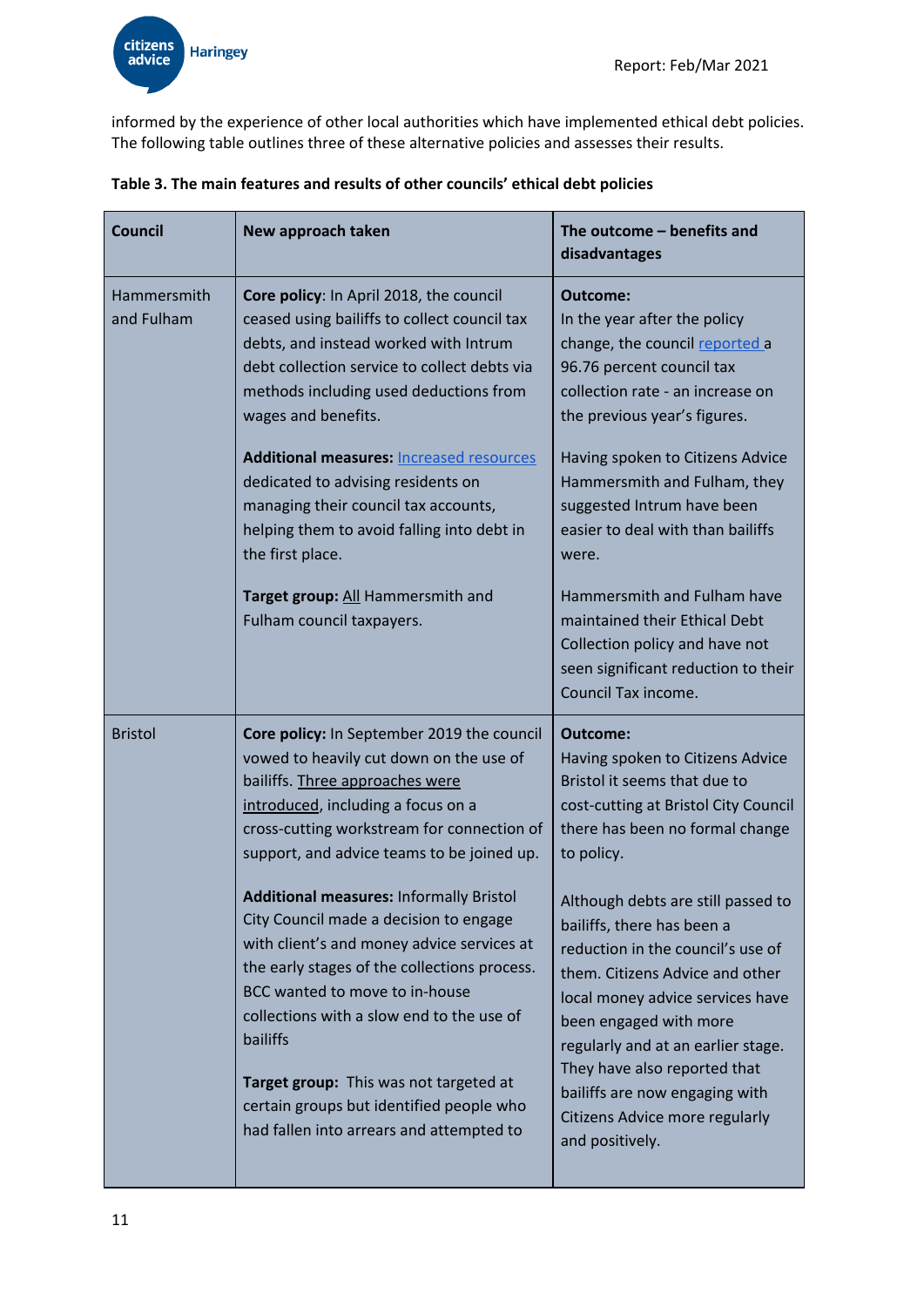|         | engage with them earlier in the collections<br>process.                                                                                                                                                                                                                                                                                                                                                                                                                                                                              |                                                                                                                                                                                                                                                                                                                                                                                                                                                                                                                                                                    |
|---------|--------------------------------------------------------------------------------------------------------------------------------------------------------------------------------------------------------------------------------------------------------------------------------------------------------------------------------------------------------------------------------------------------------------------------------------------------------------------------------------------------------------------------------------|--------------------------------------------------------------------------------------------------------------------------------------------------------------------------------------------------------------------------------------------------------------------------------------------------------------------------------------------------------------------------------------------------------------------------------------------------------------------------------------------------------------------------------------------------------------------|
| Lambeth | Core policy: In 2015/16 Lambeth ceased<br>the use of bailiffs for council tax support<br>recipients, reducing bailiff action from<br>3,244 CTS cases to zero. This was a result<br>of a long term campaign by Green Party<br>councillors.<br><b>Additional measures: This was introduced</b><br>alongside an Income and Debt Strategy<br>which changed the collection process for<br>CTS recipients to focus on soft reminders,<br>and free impartial money management<br>advice.<br>Target group: Council tax support<br>recipients | Outcome:<br>The policy was initially successful<br>- in 2017 Lambeth said it had<br>helped residents avoid £0.84<br>million in bailiff charges;<br>improved collection rates<br>significantly; and made 200<br>referrals to the Financial<br>Resilience Team.<br>However, Lambeth has since<br>regressed on this policy - in<br>2017/18 it sent 1,504 CTS cases<br>to bailiffs. The council has<br>justified this by saying that the<br>bailiffs do not knock on doors -<br>but the Green Party are<br>continuing to campaign for a<br>complete no-bailiff policy. |

# **Section 5: Conclusion and recommendations**

This report has argued the case for urgent reform to Haringey's council tax collection process. The current system's frequent recourse to bailiff action threatens the wellbeing of Haringey residents and as a result places additional strain on both public and third sector support services.

We therefore strongly support Haringey Council's recent decision to cease the use of bailiffs for residents who are on very low incomes, vulnerable, or facing mental health concerns. Haringey's new Ethical Debt Reduction Policy has the potential to substantially mitigate the issue of problem debts in the borough. However, as the previous section shows, success cannot be taken for granted. It is vital that the no-bailiff policy is implemented in a way that learns from the mistakes of others and protects Haringey's residents from bailiff actions in the long term.

As such we make the following recommendations as to how the policy should be implemented:

- **● Ideally, the ban on bailiff use should be extended to all Haringey residents who end up in council tax arrears.**
	- o Those who get into council tax arrears are already likely to be the most low-income and vulnerable residents, while use of bailiffs has negative mental health impacts on all involved. As such all of these people would benefit from the ceasing of bailiffs, as has been achieved in Hammersmith and Fulham.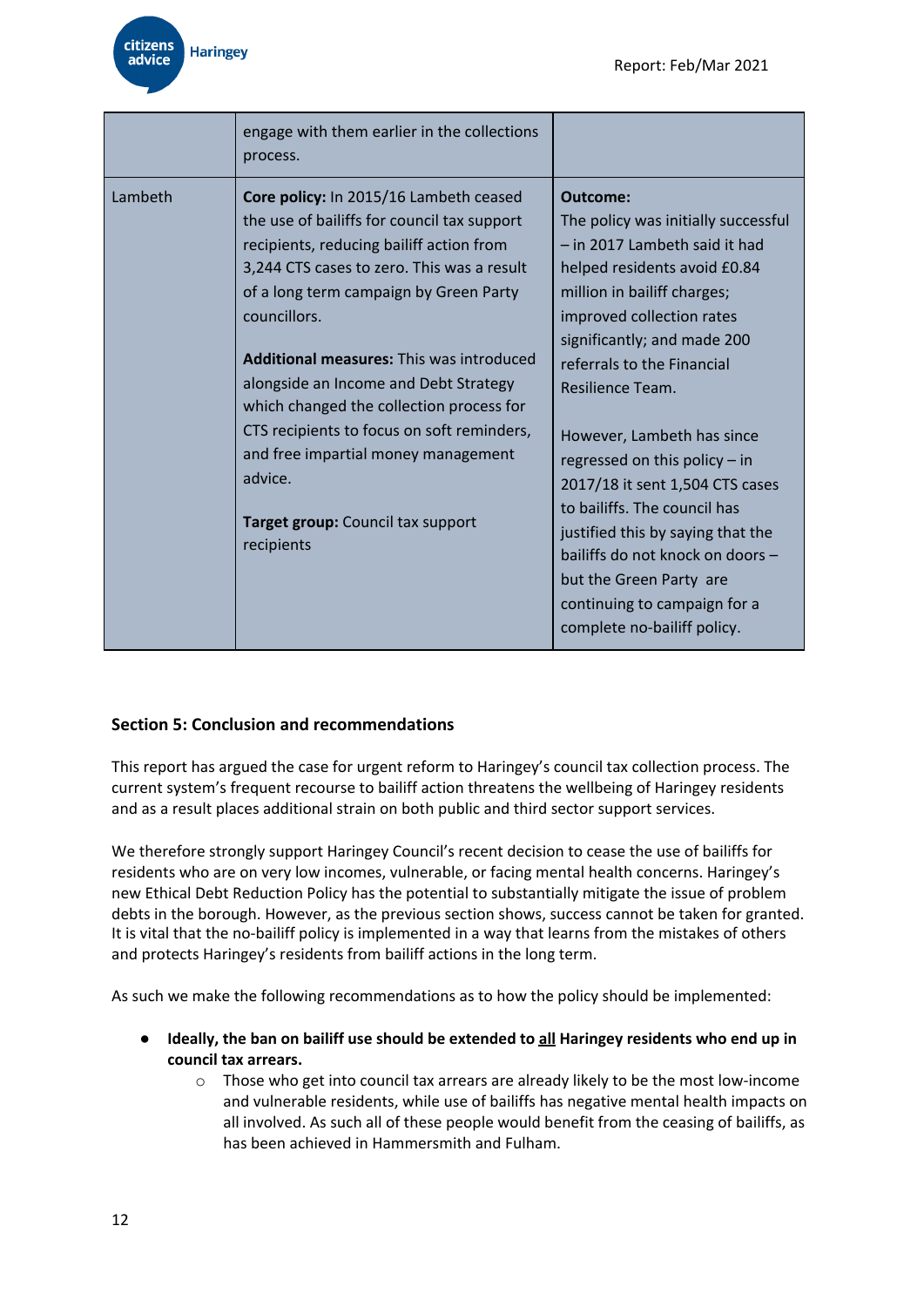

- **● Ensure the Council Tax Reduction Scheme is easily accessible and properly publicised**
	- o Many people who fall into Council Tax Arrears also did not know they were entitled to Council Tax Reduction. Previously, paper forms were for both Housing Benefit and Council tax Reduction, causing confusion for people.
- **● If the council does decide to limit the bailiff ban to selected groups, ensure that these group definitions are broad in order to minimize harm. At present, it is not clear how the targeted groups will be defined. We recommend the following definitions:**
	- o Low-Income should include anyone in receipt of income related welfare benefits and residents with No Recourse to Public Funds (NRPF).
	- $\circ$  Vulnerable should include anyone who has been identified with a long term physical or mental health condition. Using passport benefits as one way to identify these people, along with documents from medical professionals.
- **● Do not employ enforcement agents for any part of the debt recovery process for the selected groups.**
	- $\circ$  In Lambeth, (as discussed in section 4) the council has reverted to appointing bailiffs to CTS cases, who are nonetheless not permitted to knock on doors. However, as our evidence has shown, this approach fails to recognise the multiple harms caused by bailiffs that go beyond door knocking and home visits.
- **● Commit to this policy for the long term.**
	- o The positive human impact of this policy will be difficult to measure. As such, Haringey Council should commit to this policy on the basis of principle of this positive impact, and prevent any regression based on other measures.
- **● Provide transparency around statistics.**
	- o Currently, most public statistics regarding bailiff use have been revealed thanks to sporadic freedom of information requests.
	- o By instead regularly publishing statistics around council tax collection and bailiff use, Haringey Council will enable the borough's residents and third sector organisations to assess the effects of the new debt collection policy.
	- $\circ$  This will help the council and independent bodies to collaborate more effectively should the new debt reduction policy require tweaks after it has been enacted
- **● Continue to suspend bailiff visits for all residents while the UK remains under any coronavirus restrictions.**
	- o As the first section of this report noted, the pandemic has severely hit incomes and by extension residents' ability to pay a range of bills, including council tax. These issues are expected to remain, even after coronavirus legislation ends, with Haringey experiencing some of the highest rates of unemployment in the country.
	- o Residents have reported a greater ability to manage their debts effectively since bailiffs and debt collectors have been limited in their ability to contact debtors.
- **● In the absence of an independent regulator for bailiffs, strengthen protections for individuals where bailiffs are appointed.**
	- o As this report highlights, rule breaking and unlawful intimidation by bailiffs is rampant. As such Haringey Council should improve oversight of bailiff's actions and introduce harsh penalties for breaches of proper process.